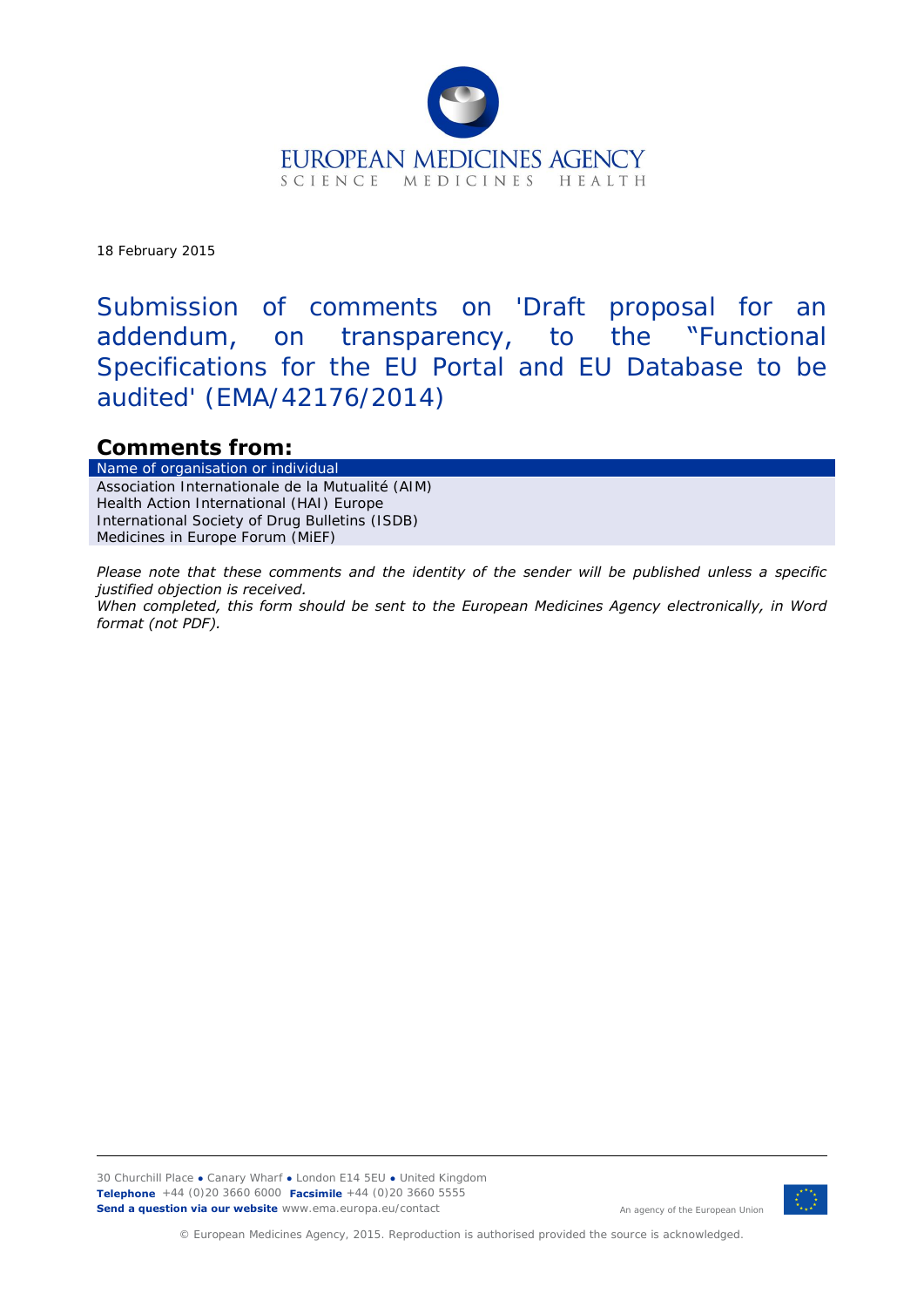# **1. General comments**

| Stakeholder number | General comment (if any)                                                                                                                                                                                                                                                                                                                                                                                                                                                                       | Outcome (if applicable)                                                                                                                                                        |
|--------------------|------------------------------------------------------------------------------------------------------------------------------------------------------------------------------------------------------------------------------------------------------------------------------------------------------------------------------------------------------------------------------------------------------------------------------------------------------------------------------------------------|--------------------------------------------------------------------------------------------------------------------------------------------------------------------------------|
| <b>FOREWORD</b>    | Access to clinical data (efficacy and safety data) protects public health from<br>preventable harm                                                                                                                                                                                                                                                                                                                                                                                             |                                                                                                                                                                                |
|                    | Public access to full clinical data, including raw data, is particularly important to<br>protect public health as it allows for independent analysis, enhancing knowledge<br>about the real effects of medicines and allowing comparative effectiveness reviews<br>$(1)$ .                                                                                                                                                                                                                     |                                                                                                                                                                                |
|                    | Yet, the EMA draft proposal for an addendum, on transparency, to "the functional<br>specifications for the EU portal" will prevent the reanalysis of data by independent<br>stakeholders: no access to individual participants' data (raw data) even if they are<br>anonymised, extensive delays in the publication of the information up to 10 years,<br>etc. (read below)                                                                                                                    |                                                                                                                                                                                |
|                    | This goes against the requirements and objectives of the Regulation (EU) No<br>536/2014, especially that of increasing the reliability and robustness of clinical data.                                                                                                                                                                                                                                                                                                                        |                                                                                                                                                                                |
|                    | Clinical data belongs to the public, not to pharmaceutical companies                                                                                                                                                                                                                                                                                                                                                                                                                           |                                                                                                                                                                                |
|                    | The clinical data held by the new EU Clinical Trial Portal will be related to clinical<br>trials conducted under the auspices of the Declaration of Helsinki. The Declaration of<br>Helsinki explicitly refers to the ethical obligation to disclose the results from<br>research and insists on the completeness and accuracy of the reports (articles 30<br>and $33)$ $(2)$ .                                                                                                                | Emphasize in the document that clinical data<br>is scientific data of an overriding public<br>interest and therefore a public good (and<br>adapt CCI definition - read below). |
|                    | In fact, patients accept to put themselves at risk, taking part in clinical trials,<br>notably in the hope that their participation will benefit society through the<br>advancement of science. The WHO Informed Consent Form Template for Clinical<br>Studies clearly divides benefits into: "benefits to the individual, benefits to the<br>community in which the individual resides, and benefits to society as a whole as a<br>result of finding an answer to the research question." (3) |                                                                                                                                                                                |
|                    | Yet science is hampered when data from these studies are never made public, which<br>is often the case especially when their results do not favour the sponsor's product-<br>"publication bias").                                                                                                                                                                                                                                                                                              |                                                                                                                                                                                |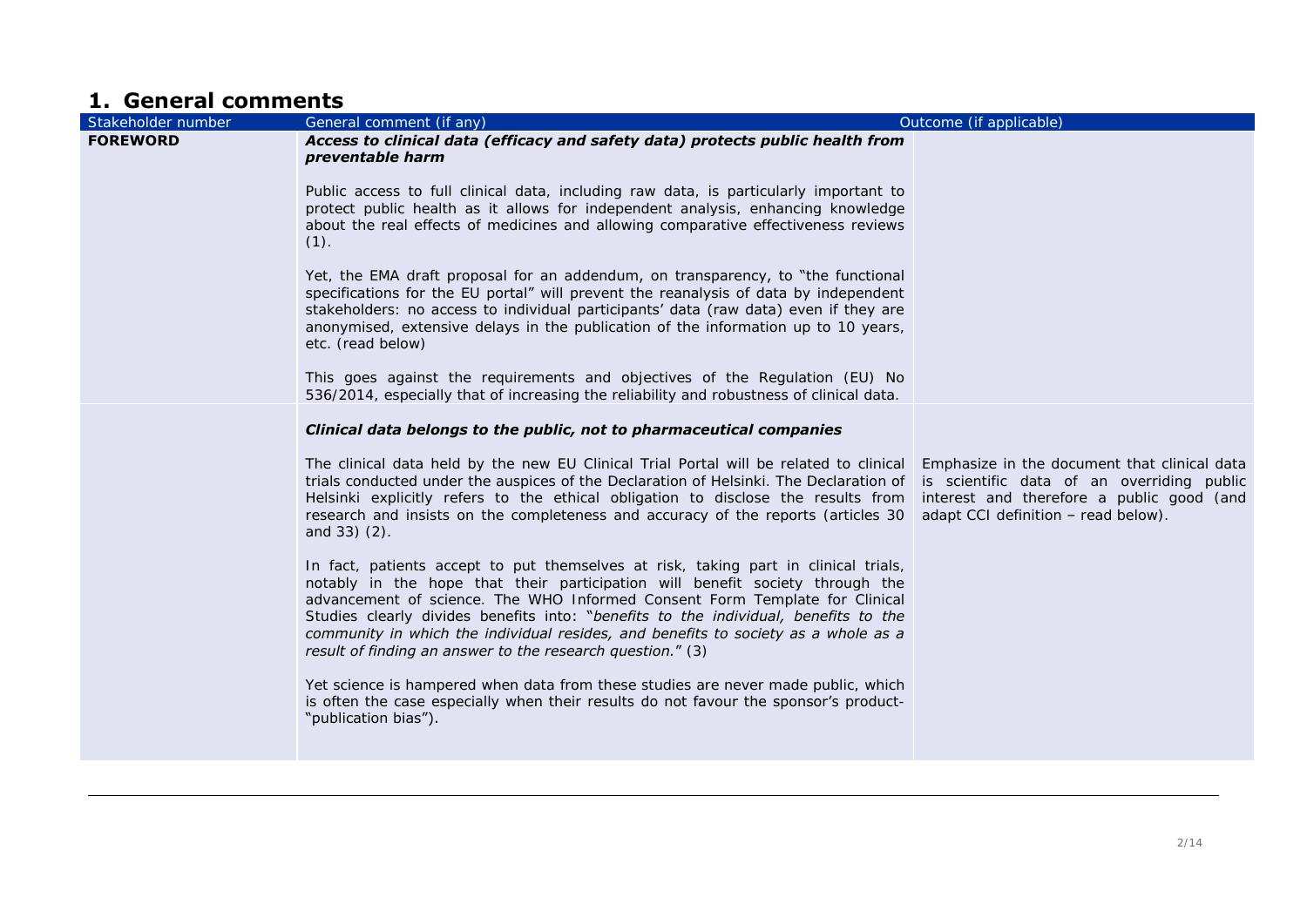| Since publication bias and the selective reporting of positive study results are<br>widespread practices in biomedical research, failure to make all the data available<br>greatly diminishes the social value of research (4).                                                                                                                                                                                                                         |                                                                                                                                                                                               |
|---------------------------------------------------------------------------------------------------------------------------------------------------------------------------------------------------------------------------------------------------------------------------------------------------------------------------------------------------------------------------------------------------------------------------------------------------------|-----------------------------------------------------------------------------------------------------------------------------------------------------------------------------------------------|
| Granting public access to detailed clinical data, including raw data, is crucial to<br>minimise dangerous practices of reporting bias, which overrate the benefits of a<br>drug while underestimating its harm (5).                                                                                                                                                                                                                                     |                                                                                                                                                                                               |
| Moreover, industry-funded research often benefits from publicly funded research<br>bodies (access to investigators and research teams at publicly research sites; public<br>funding for basic research through EU grants and Member State funding, etc.).<br>It is therefore more than reasonable to expect that all data from biomedical<br>research is made publicly available.                                                                       |                                                                                                                                                                                               |
| The EMA restrictively misinterprets Regulation (EU) No 536/2014                                                                                                                                                                                                                                                                                                                                                                                         |                                                                                                                                                                                               |
| As soon as the Clinical Trials Regulation was adopted, the European Federation of<br>Pharmaceutical Industries and Associations (EFPIA) called in particular for "the<br><b>Commission and EMA [to] interpret the Clinical Trial Regulation in a manner</b><br>that respects () incentives for companies to make long-term investments in<br>biomedical research" [i.e to protect what they consider commercially confidential<br>information] (6).     |                                                                                                                                                                                               |
| Judging by the draft consultation paper, their demands have been widely<br>accommodated.                                                                                                                                                                                                                                                                                                                                                                |                                                                                                                                                                                               |
| The EMA's interpretation of Regulation (EU) No 536/2014 does little to meet the<br>needs of patients and the public across the European Union but goes a long way to<br>soothe the requests of "clinical trial sponsors" such as the pharmaceutical industry,<br>by introducing non-disclosure as the norm and by providing all the wiggle room<br>sponsors need to circumvent their legal obligations to disclose clinical trial data<br>(read below). |                                                                                                                                                                                               |
| <b>Patient health is the priority</b>                                                                                                                                                                                                                                                                                                                                                                                                                   |                                                                                                                                                                                               |
| The document mentions that the provision of information needs to be weighed<br>against the "legitimate interest of sponsors" (Line 123).                                                                                                                                                                                                                                                                                                                | Maintain the ultimate goal of the Regulation<br>rather than misinterpreting it and emphasize<br>throughout the document that the disclosure<br>of clinical trial data is an overriding public |
| But it should underline, as priority, the public interests in defending and upholding<br>patients' health, since that is the ultimate goal of the Regulation.                                                                                                                                                                                                                                                                                           | interest vis-a-vis commercial interests.                                                                                                                                                      |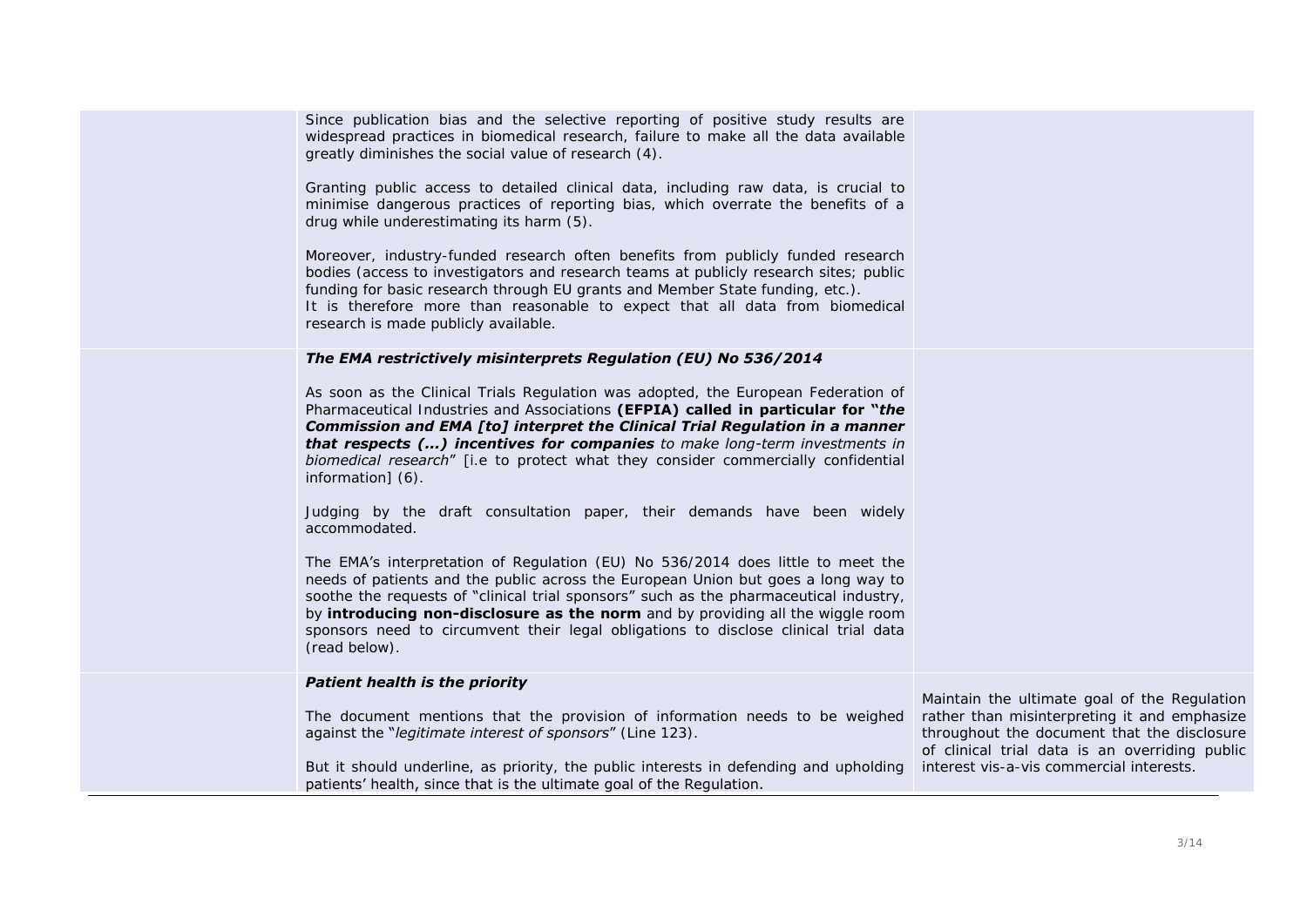|                                                                                                                                                              | The EMA must in fact fully comply with the Regulation on access to<br>documents and the TFEU, which identifies the "protection of health and life<br>of humans" as an overriding public interest. (7)<br>Moreover, under Regulation No 1049/2001 on access to documents, confidentiality<br><b>is an exception</b> : "In principle, all documents of the institutions should be<br>accessible to the public. However, certain public and private interests should be<br>protected by way of exceptions" (Regulation 1049/2001, recital 11).                                          |
|--------------------------------------------------------------------------------------------------------------------------------------------------------------|--------------------------------------------------------------------------------------------------------------------------------------------------------------------------------------------------------------------------------------------------------------------------------------------------------------------------------------------------------------------------------------------------------------------------------------------------------------------------------------------------------------------------------------------------------------------------------------|
| <b>Question 1: Please</b><br>comment on whether<br>these proposals meet the<br>requirements and<br>objectives of the<br><b>Regulation (EU)</b><br>No536/2014 | The EMA draft proposal does not reflect Regulation (EU) No 536/2014:<br>non-disclosure becomes the norm, rather than the exception, public trust in<br>regulatory-decision making decreases<br>It is stated that the consultation document sets out proposals and options on the<br>exceptions established as to the transparency provisions on the European Clinical<br>Trials Regulation.<br>In our view, the consultation paper does not reflect the spirit of the Regulation,<br>which aims to increase transparency and allow public access to important and much               |
|                                                                                                                                                              | needed information on clinical trials.<br>On the contrary, it is of great concern to realise that <b>EMA's proposal considers</b><br>non-disclosure the norm, rather than the exception.<br>In fact, when it comes to the practical application of the exceptions, this draft<br>introduces plenty of leeway for abuse by clinical trial sponsors, by legitimising the<br>non- publication of clinical data on the grounds of commercial confidentiality, and<br>allowing deferrals in publication of key data for long periods (i.e. up to ten years<br>after trial registration!). |
|                                                                                                                                                              | The EMA's proposal is unacceptable and at odds with the principles enshrined in the<br>Clinical Trials Regulation and the transparency advances it promised to bring.<br>Contrary to the approach taken by the EMA, if comprehensive transparency was<br>applied, that would truly facilitate the implementation of the disclosure policy (and<br>its automation).                                                                                                                                                                                                                   |
|                                                                                                                                                              | The EMA's has the responsibility to protect and strengthen public health. However,<br>by upholding non-disclosure as the rule, and granting commercial interests higher<br>ground, the EMA is compromising public health and diminishing public trust in<br>regulatory-decision making.                                                                                                                                                                                                                                                                                              |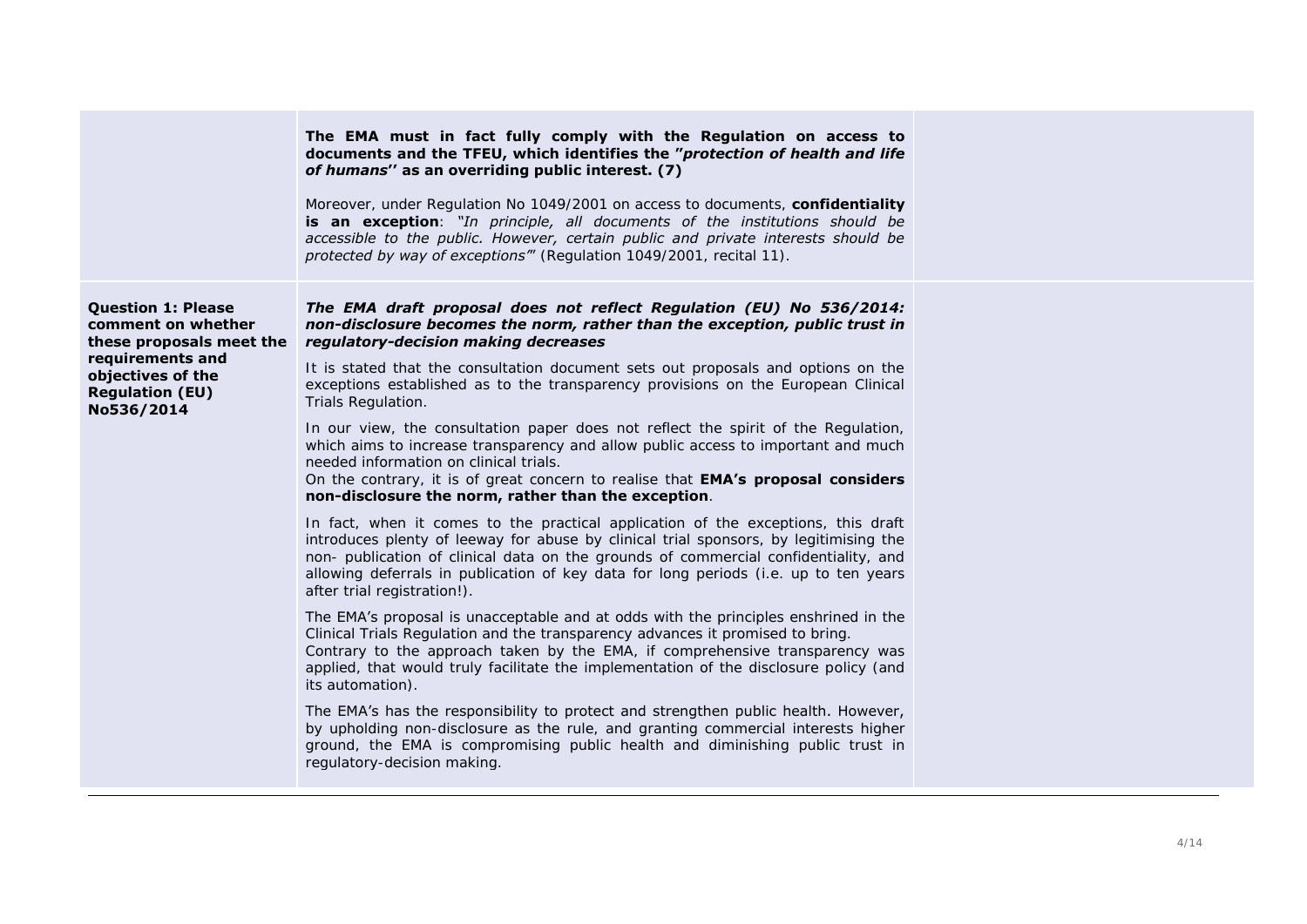| <b>Access to individual</b><br>patient data<br>(lines 92, 219, 372)       | The document states that "the database will not contain any individual patient<br>listings from clinical trials". Apparently, EMA's views have dramatically changed<br>since November 2012, when it announced that it would "proactively publish clinical-<br>trial data and enable access to full data sets by interested parties" - the aim being<br>to allow for reanalysis of trials' results. (8)<br>In fact, it is important to distinguish patient personal data from de-identified<br>participants' data.<br>Participants accept to put themselves at risk, taking part in clinical trials, hoping<br>that their participation will benefit society through the advancement of science.<br>Furthermore, according to EU regulations, data submitted to regulatory authorities<br>for marketing authorisation is submitted in non-identifiable form. Currently applied<br>anonymisation methods safeguard patient confidentiality. Only in very specific cases<br>(e.g., rare diseases) additional measures might be required to prevent re-<br>identification. | Emphasize that the development of<br>guidelines by the European Commission<br>for the formatting and sharing of raw<br>data in the EU database has to become a<br>priority.                                                                                                                                                                                                            |
|---------------------------------------------------------------------------|------------------------------------------------------------------------------------------------------------------------------------------------------------------------------------------------------------------------------------------------------------------------------------------------------------------------------------------------------------------------------------------------------------------------------------------------------------------------------------------------------------------------------------------------------------------------------------------------------------------------------------------------------------------------------------------------------------------------------------------------------------------------------------------------------------------------------------------------------------------------------------------------------------------------------------------------------------------------------------------------------------------------------------------------------------------------|----------------------------------------------------------------------------------------------------------------------------------------------------------------------------------------------------------------------------------------------------------------------------------------------------------------------------------------------------------------------------------------|
|                                                                           | There is no public health rationale in preventing access to de-identified data by<br>researchers and the European Medicines Agency should strive to do so in the future<br>implementation of its access to clinical trials policies.<br>Bearing in mind that there is an overlap between the EMA's policy on access and<br>publication of clinical data and this draft addendum, it would be injudicious not to<br>align both initiatives towards the highest transparency standards possible (9).                                                                                                                                                                                                                                                                                                                                                                                                                                                                                                                                                                     |                                                                                                                                                                                                                                                                                                                                                                                        |
| <b>Scope</b><br>(line 173)                                                | The draft addendum mentions that clinical trials conducted under current legislation<br>(Directive 2001/20/EC) will not be subject to the transparency rules of the new<br>Regulation EU Regulation 536/2014, unless they are still ongoing three years after<br>the Regulation comes into force.<br>Since the ultimate goal of the EMA should be to increase transparency and public<br>access to scientific data, the EMA and the CMDh (Co-ordination Group for Mutual<br>Recognition and Decentralised Procedures - Human) must progressively publish all<br>the clinical data they hold on medicines that are already on the market <sup>10</sup>                                                                                                                                                                                                                                                                                                                                                                                                                  | The EMA should consider broadening the<br>scope of its disclosure policy to include all<br>clinical data held by the Agency and the<br>CMDh on medicines which are already on the<br>market i.e. to provide retrospective access<br>to clinical-trial data part of the common<br>technical documents provided to the<br>EMA and the CMDh over the 10 last years<br>(period 2004-2014). |
| 4.2 What will be made<br>public for every clinical<br>trial<br>(Line 324) | At the time of the decision of the trial<br>Contrary to what is stated in the consultation document "the protocol can $()$<br>contain extensive detail of commercially confidential nature", the European<br>Ombudsman (decision 2560/2007/BEH) has concluded that neither study protocols                                                                                                                                                                                                                                                                                                                                                                                                                                                                                                                                                                                                                                                                                                                                                                             | Add to the list of documents to be made<br>available at the time of decision of the trial:<br>the full protocol;<br>information on the statistical plan.                                                                                                                                                                                                                               |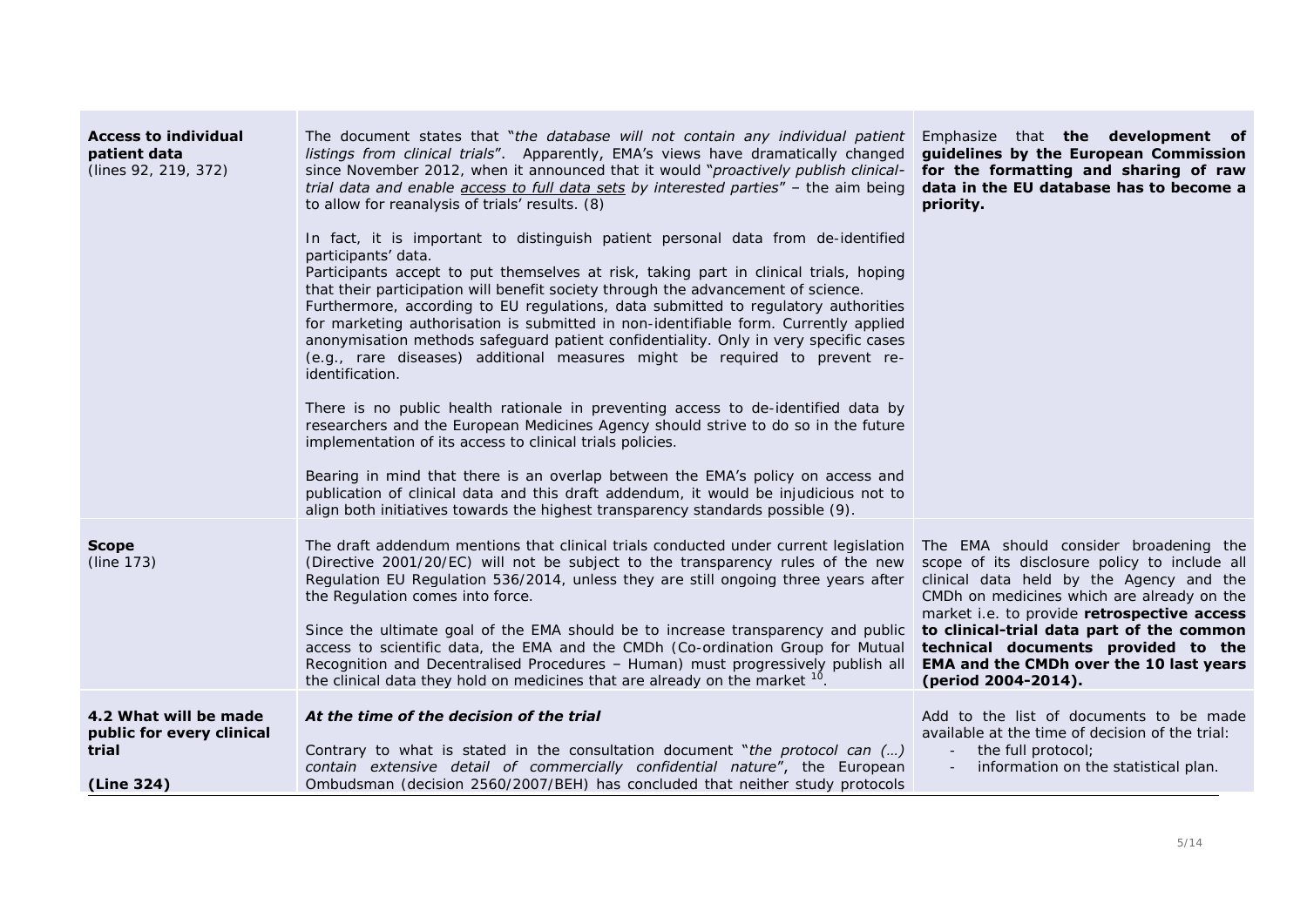| (Line 513)     | nor clinical study reports can be classified as trade secrets and/or commercial <b>The publication of the clinical trial</b><br>confidences.<br>Therefore, we would like to stress that at the time of decision on the trial the full<br>protocol must be published, not simply a summary as proposed in the consultation<br>paper. Moreover, when the pharmaceutical industry advocated a similar approach<br>during the adoption of the clinical trials Regulation, the European Parliament and the<br>Council reiterated that: "() the EU database should contain all relevant information<br>as regards the clinical trial submitted through the EU portal. The EU database should<br>be publicly accessible and data should be presented in an easily searchable format,                                                                                                                                                                                                                                                                                                            | protocol and related subject information<br>sheet must take place at the time of the<br>decision of the trial and must not be<br><b>deferred</b> . Any changes to the clinical trial<br>protocol should also be made public. |
|----------------|------------------------------------------------------------------------------------------------------------------------------------------------------------------------------------------------------------------------------------------------------------------------------------------------------------------------------------------------------------------------------------------------------------------------------------------------------------------------------------------------------------------------------------------------------------------------------------------------------------------------------------------------------------------------------------------------------------------------------------------------------------------------------------------------------------------------------------------------------------------------------------------------------------------------------------------------------------------------------------------------------------------------------------------------------------------------------------------|------------------------------------------------------------------------------------------------------------------------------------------------------------------------------------------------------------------------------|
|                | with related data and documents linked together by the EU trial number and with<br>hyperlinks, for example linking together the summary, the layperson's summary,<br>the protocol and the clinical study report of one clinical trial, as well as linking to<br>data from other clinical trials which used the same investigational medicinal product<br>$()$ " (recital 67).<br>The publication of summaries does not address nor solve the problem of reporting<br>bias.<br>In addition, information on the statistical plan should be disclosed at the same time<br>that a decision on the trial has been made.<br>If the aim of the EU Portal is to inform, among others, healthcare professionals and<br>participants, there is no rationale whatsoever not to include the full protocol at the<br>time of the decision of the trial, or to defer its publication until "the time that the<br>summary of trial results is loaded into the database and made public (i.e. 12 months<br><b>after the trial"</b> , as proposed in the consultation paper (section $4.4.3$ – line 648). | The publication of the Investigational<br>Medicinal Products Dossier (IMPD)<br>safety and efficacy sections must not be<br><b>deferred</b> and should ideally be published at<br>the time of trial decision.                 |
|                | After the end of the trial                                                                                                                                                                                                                                                                                                                                                                                                                                                                                                                                                                                                                                                                                                                                                                                                                                                                                                                                                                                                                                                               |                                                                                                                                                                                                                              |
| (Line 345-350) | There is no public health rationale in allowing a deferral in the publication of the<br>safety and efficacy sections of the Investigational Medicinal Products Dossier<br>$(IMPD)$ , or the study protocol, as proposed in the consultation paper (section 4.4.3).                                                                                                                                                                                                                                                                                                                                                                                                                                                                                                                                                                                                                                                                                                                                                                                                                       |                                                                                                                                                                                                                              |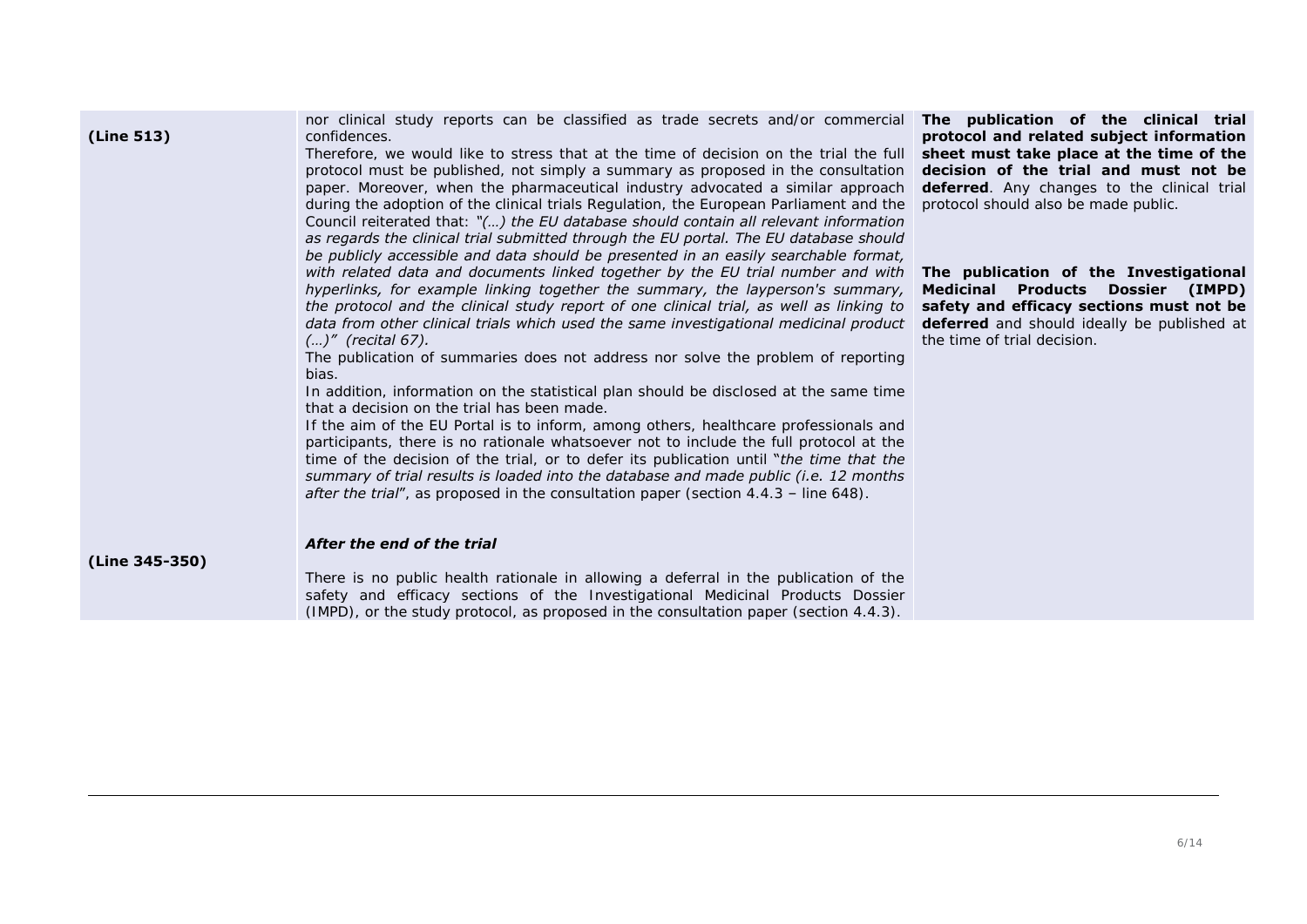#### **4.4.1 What should be considered to be commercially confidential information?**

### *A vague definition of "commercial confidentiality information": clinical trial data are not "trade secrets"*

The EMA proposes to define "commercially confidential information" as: "*any information contained in the data or documents submitted to the database that is not in the public domain or publicly available and where disclosure may undermine the legitimate economic interest of the sponsor*".

This definition, which was not the democratically discussed nor accepted during the adoption of the clinical trials Regulation, is more encompassing than that put forward by the European Commission in its proposed directive on trade secrets (11).

Moreover, despite the claim that "*the implementation of the transparency rules of the Clinical Trial Regulation is without prejudice to the application of Regulation (EC) No 1049/2001 and citizens' right to request documents under that Regulation*" (lines 256-257), this definition could influence the way the EMA answers to information requests.

The implementation of such a definition would allow clinical trial sponsors to circumvent the publication of scientific data – of public interest - on the grounds that their economic interests might *potentially* be undermined.

For instance, safety-related clinical data would likely be considered CCI by a clinical trial sponsor and thus withheld.

Moreover, the EMA outlines the following as "legitimate economic interest" for the sponsors:

- "*because the clinical trial forms part of the development of a medicinal product for commercialisation of that product (i.e. seeking a marketing authorisation or variation)*" (lines 469-470);
- "*because the clinical trial is conducted to (…) research on medicines and as such may be part of a process for which research funds have been obtained or may contribute to the obtaining of future research funds*" (lines 471-472).

This is unacceptable.

The statement that "*specific situations may occur where the overriding public interest would prevail in ad hoc situations over and above the general transparency rules established for the database and documents and data not usually made public may be published or made public at an earlier time point than would be usual*" is not sufficiently reassuring.

In fact, no information is provided about the "*decision making process [that] will need to be established in order to invoke use of the overriding public interest in such ad hoc cases*" (line 489), and thus the statement above suggests rather clearly that opacity will be the rule and transparency the exception…

*Redefine CCI to become an exception, by adopting transparency as a general rule as follows:*

"*Scientific data that is in the public interest, such as clinical or regulatory data, should not be considered commercially confidential*".

**"(…)** *CCI can be considered as meaning any information contained in documents submitted to the database that is not in the public domain or publicly available and where disclosure may is duly justified and documented to undermine to an unreasonable degree of prejudice the legitimate economic interest of the clinical trial sponsor, provided there is no overriding public interest that justifies immediate disclosure. The period of time for which commercial confidentiality is required is duly specified.* 

*Accepted CCI can be blacked out but the document shall be released so that the remaining sections of the documents which do not contain CCI can be publicly accessible."*

*Delete the examples presented from line 467 to line 479.*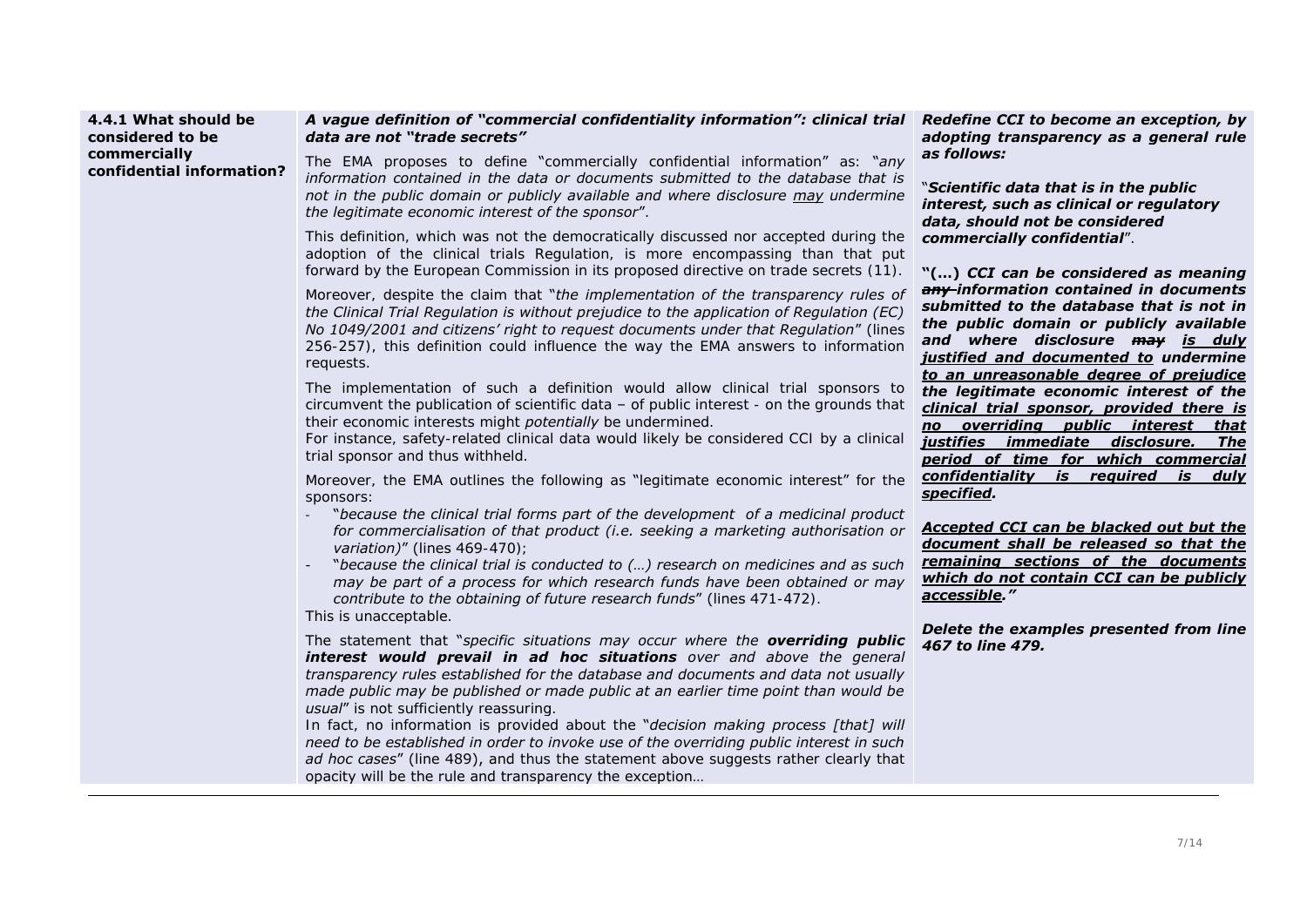#### *Whole documents to be withheld: EMA's one size hides all approach*

According to the EMA, to structure "the complex documents" included in the EU database into "*confidential and non-confidential parts would impose a significant burden on sponsors who would have to prepare them for input into the portal in a very different way for the EU compared to elsewhere*".

The EMA then goes along to propose the non-disclosure of whole documents, not just sections. It goes as far as claiming that study specific documents – such as the protocol, the subject information sheet, related list of questions to sponsors, response and assessment reports - (line 502) could be considered CCI, as well as product specific documents – such as the investigator brochure, the investigational medicinal product dossier, the related list of questions and the response and assessment reports (line 535).

In addition, EMA's **"one size** *hides* **all approach"** is based on a complicated classification of clinical trial documents into different categories, depending on the "*stage of development*" (phase I trials are considered more "commercially sensitive" than phase IV trials or "low intervention" studies).

The rationale behind EMA's approach seems to be that of reducing a subjectively perceived burden on authorities and sponsors rather than improving transparency.

**A redefinition and narrowing of the notion of** *commercially confidential information* **(line 457) is essential to prevent the EMA from relying solely on the self-classification by the sponsor of the information that may undermine the sponsor's economic interest or competitive position** (read right column on page 7).

Companies must be required to provide detailed information that shows that the release of information that they claim to be commercially confidential would truly harm their interests and at the same time to prove that non-disclosure would not be detrimental to public health.

In light of the objectives pursued in Regulation No 1049/2001 (article 4(2)), CCI can be overturned whenever there is an "*overriding public interest in disclosure*". This needs to be clearly stated in the definition of CCI.

In addition, **any exception to disclosure rules should only involve the removal of specific elements of information within a document and never be applied to an entire section or certain types of documents**. As clearly stated in article 4.6 in Regulation No 1049/2001: "*If only parts of the requested document are covered by any of the exceptions, the remaining parts of the document shall be released*."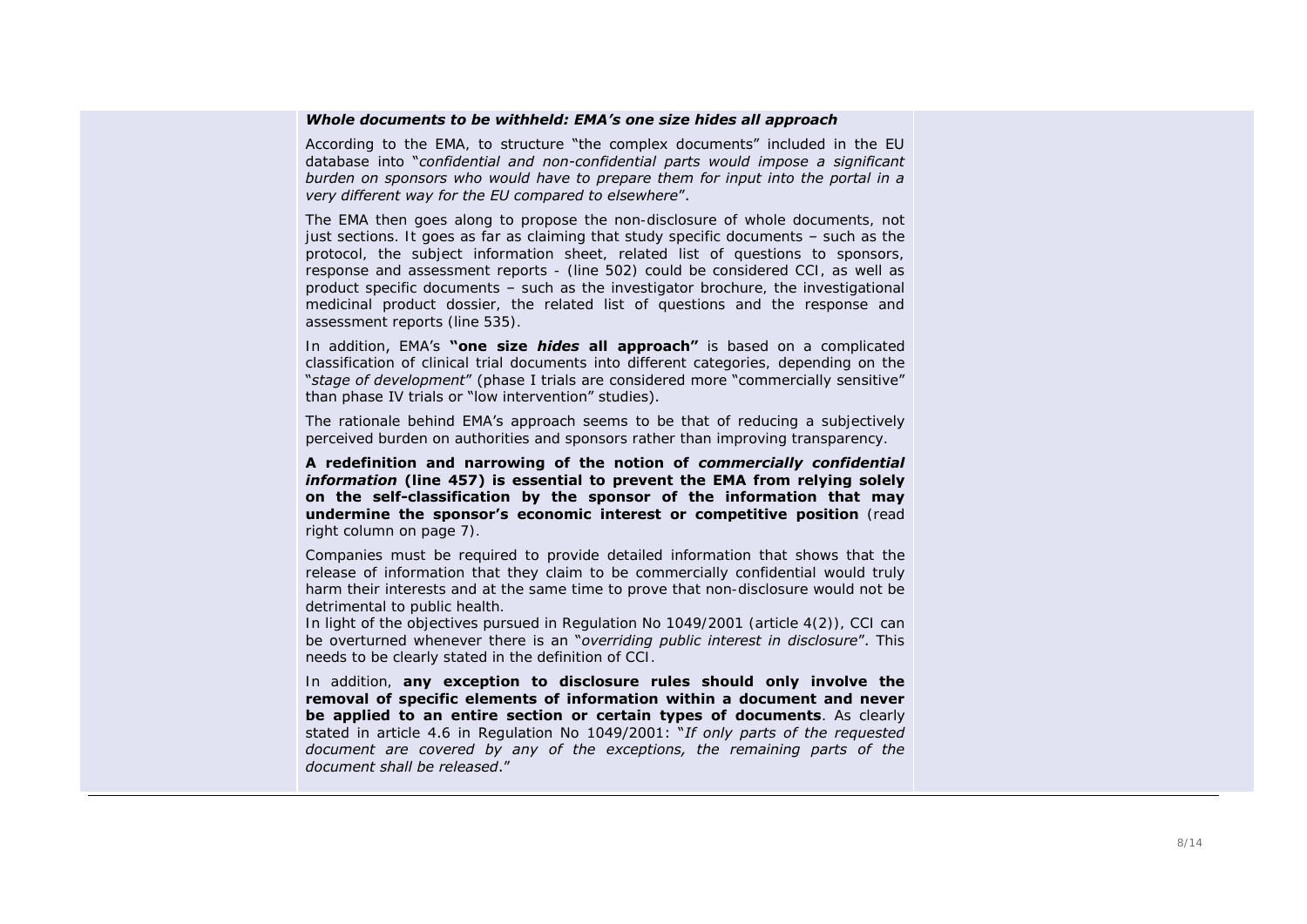| <b>Question 2: Identity of</b><br><b>Member State experts</b><br>(mainly scientific<br>assessors, regulatory<br>officials, ethics<br>committee members,<br>inspectors)                     | The consultation paper proposes to exclude the names of member state experts<br>from the database. If the aim is to increase Transparency in clinical trials<br>information, there is no rationale for not sharing their names, since they hold a<br>public position.                                                                                                                                                                                                                                                                                                                                                                                                                                                                                                                                                                                                                                                                                                                                                                                                                                                                                                                                                                                                                                                                                                                                                                                                                                          | Change text to:<br>The names of the Member State experts are<br>to be included in the database. |
|--------------------------------------------------------------------------------------------------------------------------------------------------------------------------------------------|----------------------------------------------------------------------------------------------------------------------------------------------------------------------------------------------------------------------------------------------------------------------------------------------------------------------------------------------------------------------------------------------------------------------------------------------------------------------------------------------------------------------------------------------------------------------------------------------------------------------------------------------------------------------------------------------------------------------------------------------------------------------------------------------------------------------------------------------------------------------------------------------------------------------------------------------------------------------------------------------------------------------------------------------------------------------------------------------------------------------------------------------------------------------------------------------------------------------------------------------------------------------------------------------------------------------------------------------------------------------------------------------------------------------------------------------------------------------------------------------------------------|-------------------------------------------------------------------------------------------------|
| <b>Question 5: Contact</b><br>details of clinical<br>investigator                                                                                                                          | We consider pertinent to include a contact email for the clinical investigator.                                                                                                                                                                                                                                                                                                                                                                                                                                                                                                                                                                                                                                                                                                                                                                                                                                                                                                                                                                                                                                                                                                                                                                                                                                                                                                                                                                                                                                | Add contact email for the clinical investigator                                                 |
| 4.4.2 How should the<br>status of marketing<br>authorisation of the<br>medicinal product be<br>applied in the context of<br>article $81(4)(b)$ of the<br><b>Regulation?</b><br>Question 6. | Article 81(4)b of the Clinical trials Regulation states "The EU database shall be<br>publicly accessible unless, for all or part of the data and information contained<br>therein, confidentiality is justified on any of the following grounds: protecting<br>commercially confidential information, in particular through taking into account the<br>status of the marketing authorisation for the medicinal product, unless there is an<br>overriding public interest in disclosure".<br>"Taking into account the status of the marketing authorisation for the medicinal<br>product" means to us "once a marketing authorisation has been issued, by at least<br>one Member State, for the active substance contained in that medicinal product"<br>(proposal 1.1. of the consultation document).<br>This is in fact the notion borne in mind by the EU Parliament and the Council when<br>defining a "low intervention trial" and there is no reason to interpret it<br>differently.<br>Proposal 1.1. is the most inclusive proposal since it regards the active substance,<br>not the specific medicinal product, nor the particular indication.<br>Access to information about other clinical trials concerning the same active<br>substance (even if in different medicinal products) might be relevant to the public,<br>sponsors, healthcare professionals and patients.<br>In addition, proposals 1.2. and 1.3. could be used to delay the entry into the market<br>of generics and of biosimilars. | Choose option 1.1.                                                                              |
| <b>Question 7:</b>                                                                                                                                                                         | We do not agree to <i>indefinitely</i> withhold important scientific information as it would                                                                                                                                                                                                                                                                                                                                                                                                                                                                                                                                                                                                                                                                                                                                                                                                                                                                                                                                                                                                                                                                                                                                                                                                                                                                                                                                                                                                                   |                                                                                                 |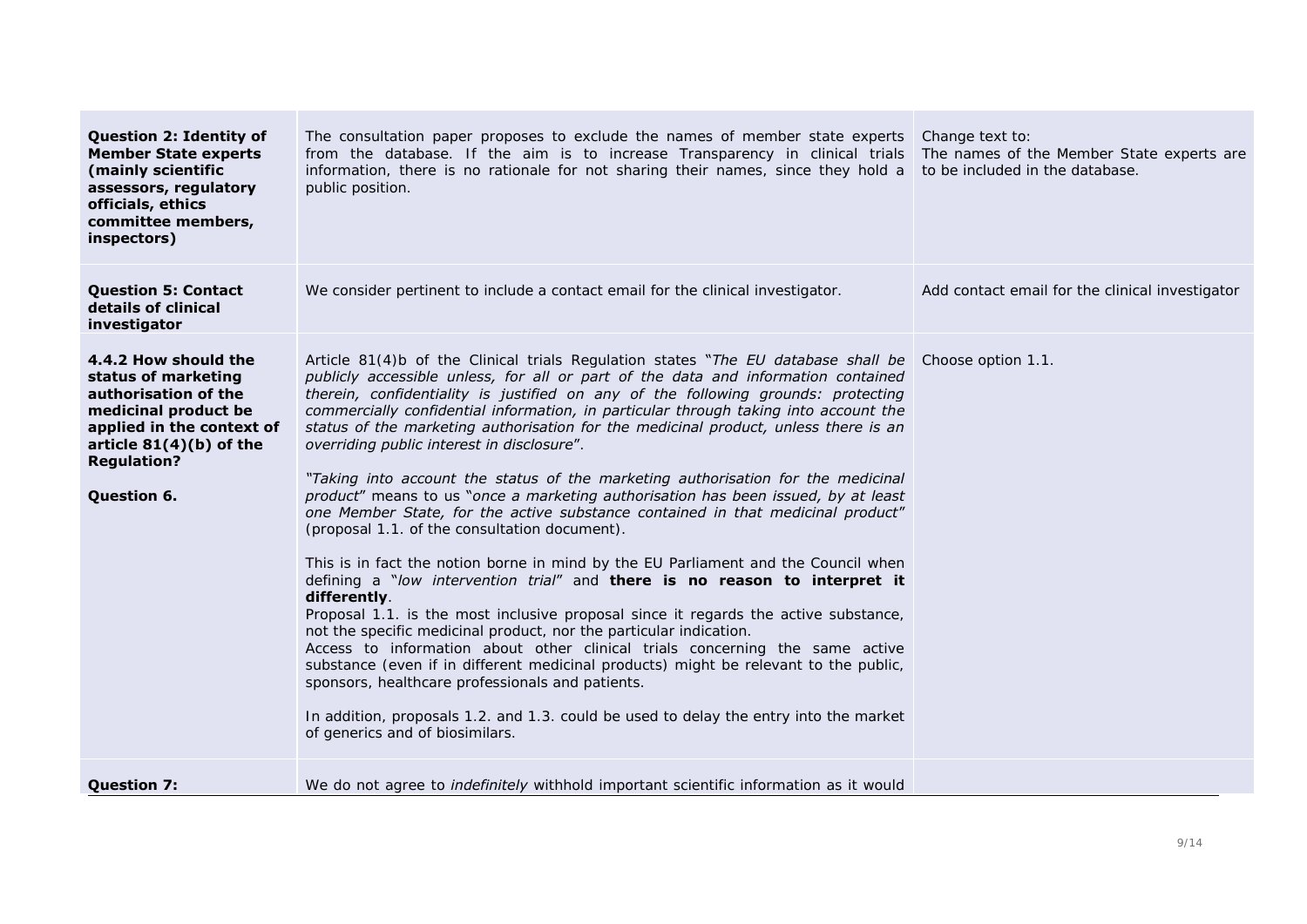| <b>Please comment and give</b><br>a brief rationale for your<br>support or disagreement<br>with this proposal<br>regarding the IMPD-Q<br>section.                                                                                                                                                                                                                                         | hamper science. Research is largely based on knowledge transfer.<br>The IMPD-Q section constitutes regulatory data that needs to be made publicly<br>available particularly when relevant from a patient and public health perspective<br>(impurities, stability).<br>Regulatory data protection safeguards the interests of innovator companies by<br>preventing generic and biosimilar companies from using this data for 10 years.<br>In specific circumstances, such as a new manufacturing process or new analytical<br>methods for example, it could be accepted that the information would only be made<br>available after a defined period of time, but that should be decided on a case-by-<br>case basis.<br>It is not acceptable to withhold other IMPD sections (efficacy and safety) or trial-<br>specific documents.                                                                                                                                                              |                                                                                                                                                                                                                                                                                                                                                                                                                                                                            |
|-------------------------------------------------------------------------------------------------------------------------------------------------------------------------------------------------------------------------------------------------------------------------------------------------------------------------------------------------------------------------------------------|-------------------------------------------------------------------------------------------------------------------------------------------------------------------------------------------------------------------------------------------------------------------------------------------------------------------------------------------------------------------------------------------------------------------------------------------------------------------------------------------------------------------------------------------------------------------------------------------------------------------------------------------------------------------------------------------------------------------------------------------------------------------------------------------------------------------------------------------------------------------------------------------------------------------------------------------------------------------------------------------------|----------------------------------------------------------------------------------------------------------------------------------------------------------------------------------------------------------------------------------------------------------------------------------------------------------------------------------------------------------------------------------------------------------------------------------------------------------------------------|
| <b>Question 8:</b><br><b>Please comment and give</b><br>a brief rationale for your<br>support or disagreement<br>with this proposal<br>regarding clinical trials<br>on products with a<br>marketing authorisation.                                                                                                                                                                        | If clinical trial sponsors in Phase IV and low-intervention trials are given the<br>possibility to defer the publication of documents until 12 months after the end of the<br>trial, they will most likely do so. Yet, there is no public health rationale in accepting<br>such a deferral, since information about these types of trials is of value to<br>healthcare professionals (the product has already been approved). It often concerns<br>research being done outside the indication for which the drug has been approved<br>(off-label use). We would therefore urge the EMA not to introduce any deferral, as<br>timely access to this information is key to protect patients from avoidable harm.                                                                                                                                                                                                                                                                                   | Do not include any deferrals for <b>Phase IV and</b><br>low-intervention trials.<br>In addition, Phase IV trials and low-<br>intervention trials in the same category, as<br>their aims and their potential harms are very<br>different.                                                                                                                                                                                                                                   |
| <b>Question 9:</b><br><b>Please comment on</b><br>proposals one, two,<br>three or four regarding<br>clinical trials on products<br>with a marketing<br>authorisation indicating<br>which proposal best<br>meets the requirements<br>and objectives of the<br><b>Regulation. Please</b><br>provide a brief rationale<br>for your choice of<br>proposal and explain<br>briefly disagreement | Refuse deferral rules that would postpone the release of information up to<br>ten years<br>We disagree with the creation of <i>trial</i> categories, which were not mentioned in the<br>Clinical trials Regulation, to justify and allow "deferrals" that would grant sponsors<br>the possibility to withhold information up to 10 years.<br>According to the EMA, "the period of 10 years have been chosen to give a<br>reasonable period after the trial has been completed, before publication, 10 years<br>corresponding, by analogy, though not actually linked to, the data protection period<br>provided for in the EU" (lines 718-720).<br>The EMA seems thereby to confuse two concepts. Regulatory data protection means<br>that generic and biosimilar producers cannot use data of the "innovator" industry<br>during 10 years for request for a marketing authorisation even if it is publicly<br>available. It does however not prevent for data transparency, which is needed to | <b>Choose option 1 for all trials</b> , both pre and<br>post- marketing authorisation and regardless<br>of the intent of the trial (having or not a<br>therapeutic or prophylactic intent).<br>This entails:<br>- Amending section on 'phase I trials' to<br>remove any deferrals;<br>- Amending section on 'Phase IV and low-<br>intervention trials' to remove any deferrals.<br>Reject options 2, 3 and 4 which are not in<br>line with the Clinical trials Regulation. |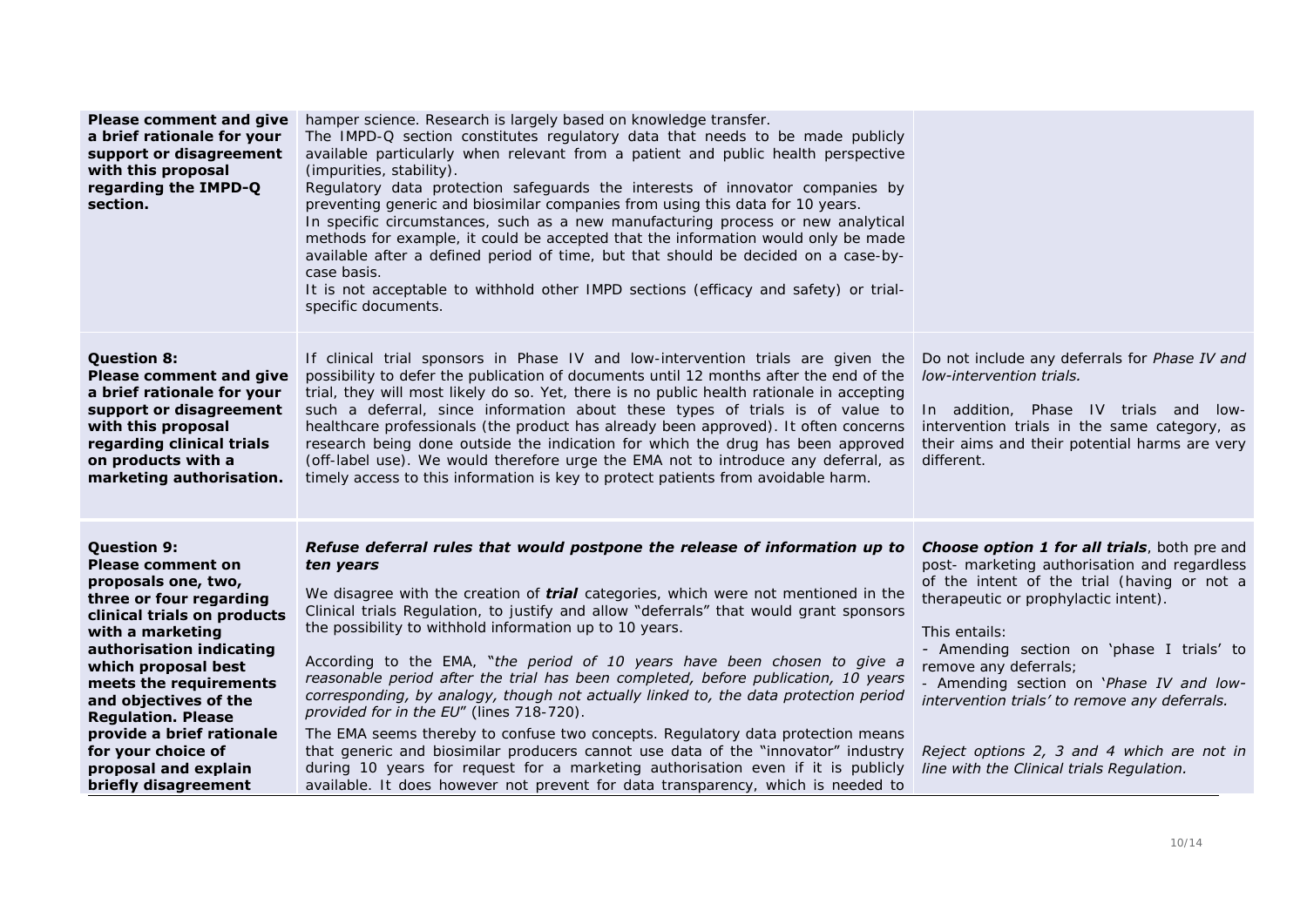| with the other proposals.                                                                                                                                                                                                                                                                                                                | avoid publication bias, allow for the reanalysis of clinical trial results and cost-<br>effectiveness assessments.<br><b>Only the proposal 1 is acceptable</b> and in line with the Clinical trials regulation,<br>provided the following changes are made: "the study specific and product specific<br>documents are made public at the time of the decision of the trial, and the exception<br>set out in Article 81(4)b would only apply to the IMDP-Q section, which would not<br>be made public at any stage, unless there is an overriding public interest in<br>disclosure".<br>We urge the EMA not to introduce any deferral rules in Phase IV and low-<br>intervention trials that would allow sponsors to avoid the timely publication of<br>information. Similarly, no deferral rules can be accepted in phase I trials (see<br>comment below, page 14).<br>The other proposals (proposal two, three and four) allow deferral rules that would<br>arbitrarily postpone the release of information up to ten years. That is unacceptable. |                                                                                                                                                         |
|------------------------------------------------------------------------------------------------------------------------------------------------------------------------------------------------------------------------------------------------------------------------------------------------------------------------------------------|-----------------------------------------------------------------------------------------------------------------------------------------------------------------------------------------------------------------------------------------------------------------------------------------------------------------------------------------------------------------------------------------------------------------------------------------------------------------------------------------------------------------------------------------------------------------------------------------------------------------------------------------------------------------------------------------------------------------------------------------------------------------------------------------------------------------------------------------------------------------------------------------------------------------------------------------------------------------------------------------------------------------------------------------------------|---------------------------------------------------------------------------------------------------------------------------------------------------------|
| <b>Question 10:</b><br><b>Please comment on the</b><br>proposed time points in<br>paragraphs 6.5.1 and<br>6.5.2 [triggers for timing<br>of publication] and<br>indicate whether they<br>meet the requirements<br>and objectives of the<br><b>Regulation. Please</b><br>provide a brief rationale<br>for your support or<br>disagreement. | Option 6.5.1 mentions "The granting, refusal or the withdrawal of the marketing<br>authorisation application has triggered the loading into the EU database and<br>therefore publication by the marketing authorisation applicant of the clinical study<br>report for the same trial."<br>This option is not adequate, as many clinical trials would fall outside its scope, since<br>as pointed out in the draft proposal "there are many clinical trials carried out on<br>non-authorised medicines, in the early phases of development prior to marketing<br>authorisation, which are never later used in a marketing authorisation."<br>The second option foresees deferrals of 9 to 10 years, which is, in our view<br>unacceptable. (see answer above to Question 9).                                                                                                                                                                                                                                                                         | Do not establish triggers for timing of<br>publication, just apply overall rule.                                                                        |
| <b>Question 11: Please</b><br>comment and give a brief<br>rationale for your<br>support or disagreement<br>with this proposal<br>regarding Phase I trials.                                                                                                                                                                               | The proposal on Phase I trials foresees the possibility for sponsors to "opt to have<br>only a very minimal public information at the time of decision on the trial". If<br>sponsors are given such an opportunity, they will certainly seize it and delay the<br>publication of information. Yet at Phase I, there might be very little information<br>available about a new drug or active substance. This is therefore inadequate.<br>Also, in it is unclear whether these exceptions will also apply to those Phase I trials<br>conducted on actual patients (for instance to test drugs against cancer).                                                                                                                                                                                                                                                                                                                                                                                                                                       | Do not grant sponsors of Phase I the<br>possibility to "opt to have only a very minimal<br>public information at the time of decision on<br>the trial." |
| <b>Question 12: Please</b>                                                                                                                                                                                                                                                                                                               | The proposal mentions "The arrangements for payment of investigators and sites as Any arrangements to fund investigators per                                                                                                                                                                                                                                                                                                                                                                                                                                                                                                                                                                                                                                                                                                                                                                                                                                                                                                                        |                                                                                                                                                         |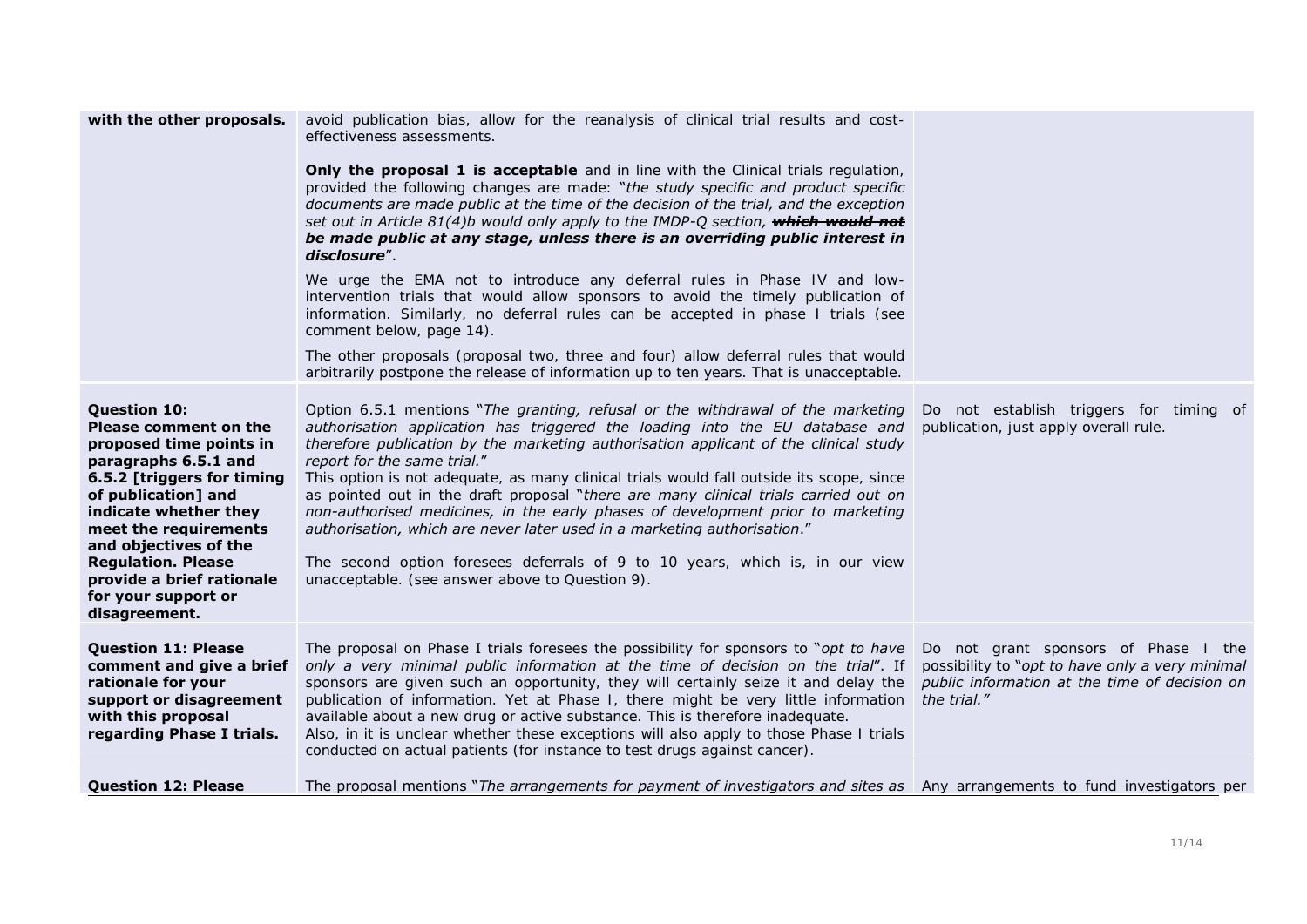| comment on whether<br>this proposal meets the<br>requirements and<br>objectives of the<br>Regulation.                                                            | set out in Annex I (P) (69-71) of the Regulation, should not be published as they<br>relate in all cases to the commercial financial arrangements between the parties and<br>the exception set out under Article $81(4)(b)$ should apply in all 749 cases, because<br>this information can be considered to be commercially confidential."<br>Any arrangements to fund investigators per patient recruited could be considered a<br>perverse incentive and should therefore not be considered confidential.                                            | patient recruited could be considered a<br>perverse incentive and should therefore not<br>be considered confidential.                                                                                                                                                                                                                                                                                                                                                                                                                                                                                                                                                                                     |
|------------------------------------------------------------------------------------------------------------------------------------------------------------------|--------------------------------------------------------------------------------------------------------------------------------------------------------------------------------------------------------------------------------------------------------------------------------------------------------------------------------------------------------------------------------------------------------------------------------------------------------------------------------------------------------------------------------------------------------|-----------------------------------------------------------------------------------------------------------------------------------------------------------------------------------------------------------------------------------------------------------------------------------------------------------------------------------------------------------------------------------------------------------------------------------------------------------------------------------------------------------------------------------------------------------------------------------------------------------------------------------------------------------------------------------------------------------|
| <b>Question 13. Protecting</b><br>confidential<br>communication between<br><b>Member States in</b><br>relation to the<br>preparation of the<br>assessment report | The proposal includes: "The confidentiality of communication between Member<br>States in relation to the preparation of the assessment report is required to enable<br>the preparation and drafting of assessment reports to be conducted in confidence to<br>ensure that the assessment and hence where applicable the decision making process<br>is not subject to interference.<br>The Regulation does not require the draft assessment reports to be submitted<br>through the portal to the database and therefore they will not be made public. " | If the product is already in the market then<br>there should not be a problem to publish all<br>the information related with a trial. Openness<br>and publication should be the rule. This<br>should also include the publication of any<br>report by a member state that does not<br>agree with the assessment (minority vote).                                                                                                                                                                                                                                                                                                                                                                          |
| 4.7. Reporting of<br>unexpected events in<br>accordance with Article<br>53 and 844 urgent safety<br>measures in accordance<br>with Article 54<br>Question 17.    | We do not agree that the reports of unexpected events made public are to be<br>"redacted, by the sponsor, ()." (line 851)                                                                                                                                                                                                                                                                                                                                                                                                                              | Modify text as follows:<br>"The report made public in accordance with<br>Articles 53 and 54 <b>should can</b> be redacted,<br>by the <b>sponsor regulatory authorities</b> , in<br>line with the principles set out in accordance<br>with exceptions under Article 81(4)(a)<br>[protection of personal data] <b>and (b)</b> . The<br>report should nonetheless identify the<br>relevant clinical trials by their EU number and<br>or protocol number (for third country trials).<br>Redacted and unredacted versions should be<br>submitted to the database but only the<br>made<br>redacted<br>version<br>public.<br>- No<br><i>identifiable personal</i> data of trial subjects<br>should be included." |
| 4.8.<br><b>Clinical</b><br>studv<br>reports submitted by the<br>marketing-authorisation<br>applicant/holder<br><b>Question 18.</b>                               | Listings of de-identified individual patient data should be made available to allow<br>independent reanalysis of data.                                                                                                                                                                                                                                                                                                                                                                                                                                 |                                                                                                                                                                                                                                                                                                                                                                                                                                                                                                                                                                                                                                                                                                           |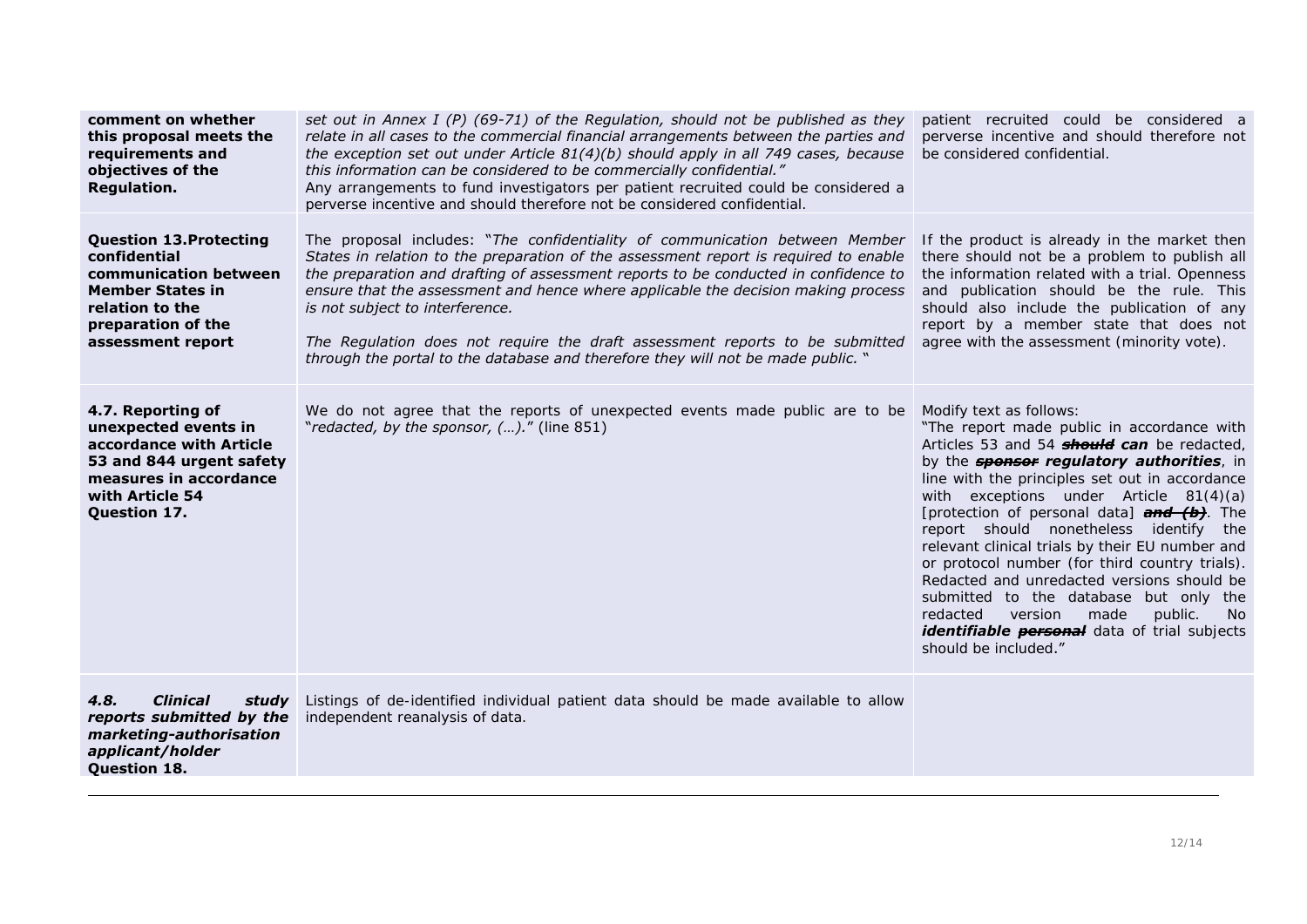# **2. Specific comments on text**

|                    | Line number(s) of Stakeholder number | Comment and rationale; proposed changes                                                                                                                                                                                                                                                                                                                                                                                                                                                                                                                                                                                                                                                                                                                                                                                                                                                               | Outcome |
|--------------------|--------------------------------------|-------------------------------------------------------------------------------------------------------------------------------------------------------------------------------------------------------------------------------------------------------------------------------------------------------------------------------------------------------------------------------------------------------------------------------------------------------------------------------------------------------------------------------------------------------------------------------------------------------------------------------------------------------------------------------------------------------------------------------------------------------------------------------------------------------------------------------------------------------------------------------------------------------|---------|
| the relevant text  | (To be completed by                  | (If changes to the wording are suggested, they should be (To be completed by the Agency)                                                                                                                                                                                                                                                                                                                                                                                                                                                                                                                                                                                                                                                                                                                                                                                                              |         |
| (e.g. Lines 20-23) | the Agency)                          | highlighted using 'track changes')                                                                                                                                                                                                                                                                                                                                                                                                                                                                                                                                                                                                                                                                                                                                                                                                                                                                    |         |
|                    |                                      | Please take into consideration all the modifications proposed                                                                                                                                                                                                                                                                                                                                                                                                                                                                                                                                                                                                                                                                                                                                                                                                                                         |         |
|                    |                                      | above within the "General comments".                                                                                                                                                                                                                                                                                                                                                                                                                                                                                                                                                                                                                                                                                                                                                                                                                                                                  |         |
| Line 617           |                                      | Comment: "In applying the concepts of protecting<br>commercially confidential information, in particular taking<br>account of the marketing authorisation status of a product,<br>and of overriding public interest, a graduated approach could<br>be taken to the release of information on clinical trials.<br>Thus, the extent of information made public could<br>progressively increase during the development period to the<br>marketing authorisation of a medicine from first in human<br>Phase I trials to post-authorisation Phase IV and low-<br>intervention trials. "<br>Proposed change (if any): This general consideration needs<br>clarification, only if the EMA would refuse option 1. What does<br>the EMA consider a graduated approach? Patients and<br>healthcare professionals are interested in consulting<br>information on ongoing clinical trials regardless of the trial |         |
|                    |                                      | Phase.                                                                                                                                                                                                                                                                                                                                                                                                                                                                                                                                                                                                                                                                                                                                                                                                                                                                                                |         |
| <b>Line 781</b>    |                                      | Comment: Deferral of the publication of inspection reports is<br>not in line with the spirit of the Regulation 536/2014. In fact,<br>recent evidence from the US highlights the importance of<br>having public access to inspection reports in a timely manner.<br>(12)<br>Proposed change (if any): Delete deferral of reports and<br>include requirements from prompt publication of inspection<br>reports.                                                                                                                                                                                                                                                                                                                                                                                                                                                                                         |         |
| <b>Line 866</b>    |                                      | Comment: Clarify what is meant by EU expert group, who is in<br>that group and how members are selected.                                                                                                                                                                                                                                                                                                                                                                                                                                                                                                                                                                                                                                                                                                                                                                                              |         |
|                    |                                      | Proposed change (if any): clarification of who will sit in that<br>group, how will member recruitment take place, what will be                                                                                                                                                                                                                                                                                                                                                                                                                                                                                                                                                                                                                                                                                                                                                                        |         |